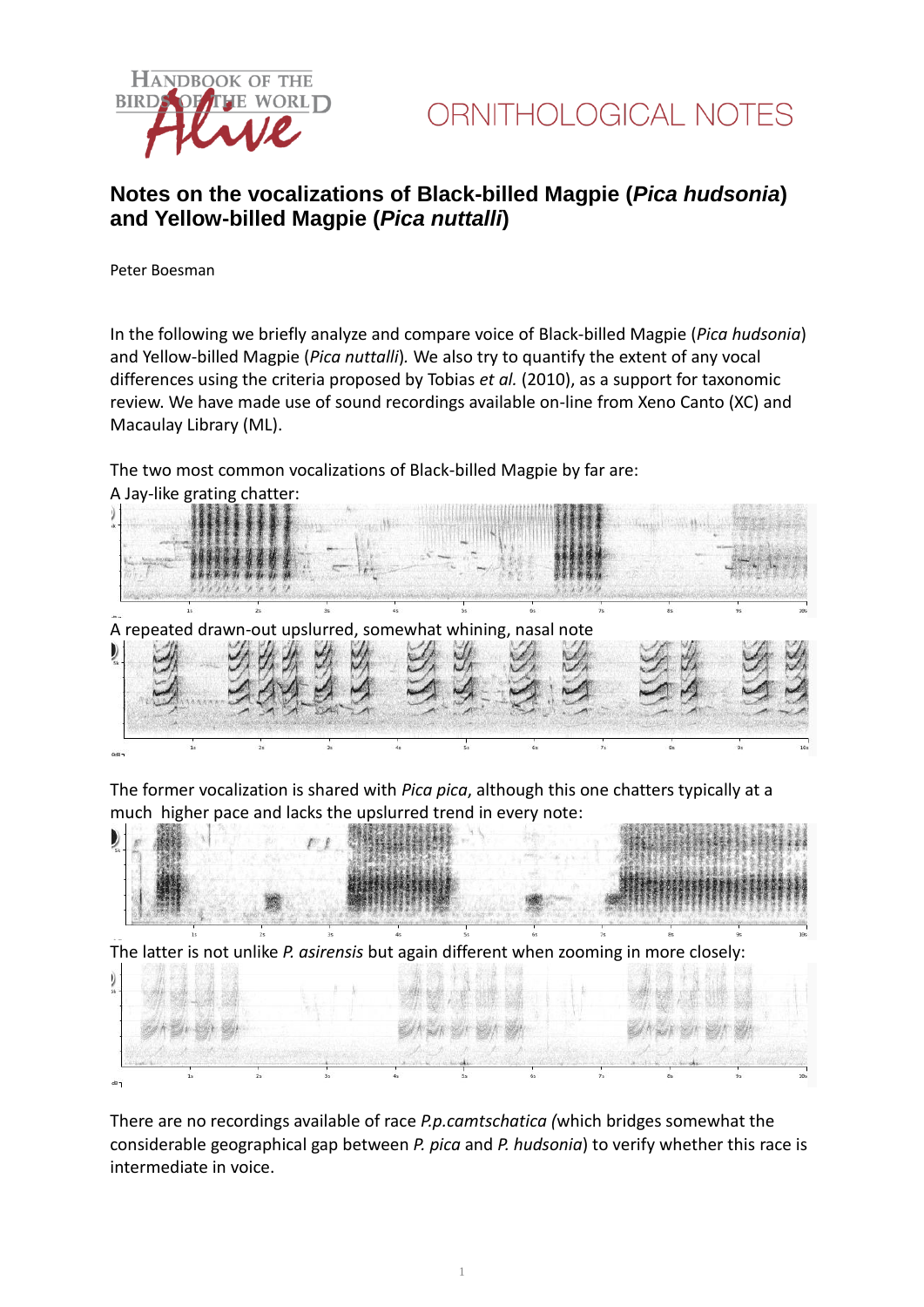

## ORNITHOLOGICAL NOTES

Surprisingly few recordings are available for Yellow-billed Magpie. The two most common vocalizations by far are: A Jay-like grating chatter:



These can be immediately recognized as the two homologous vocalizations in comparison with Black-billed Magpie, and thus voice of these two taxa is closer to each other, than any of the two is in comparison with *Pica pica.*

Based on present evidence, with one of the two main vocalizations not shared with *Pica pica* (score 3) and a different pace of chattering (score 1-2), both North-American taxa have vocal differences with *P.pica* reaching a total vocal score of about 4.

Between Black-billed and Yellow-billed Magpie, vocal differences are more subtle. In the case of the latter:

\* Chatter sounds are slightly higher-pitched by ear. More detailed comparison of the energy levels (peak frequency) would be needed for confirmation (tentative score 1)

\* The upslurred whining note is usually shorter in length, although there is slight overlap (score 1-2).

Vocal differences are thus quite small, with a total vocal score of about 2.